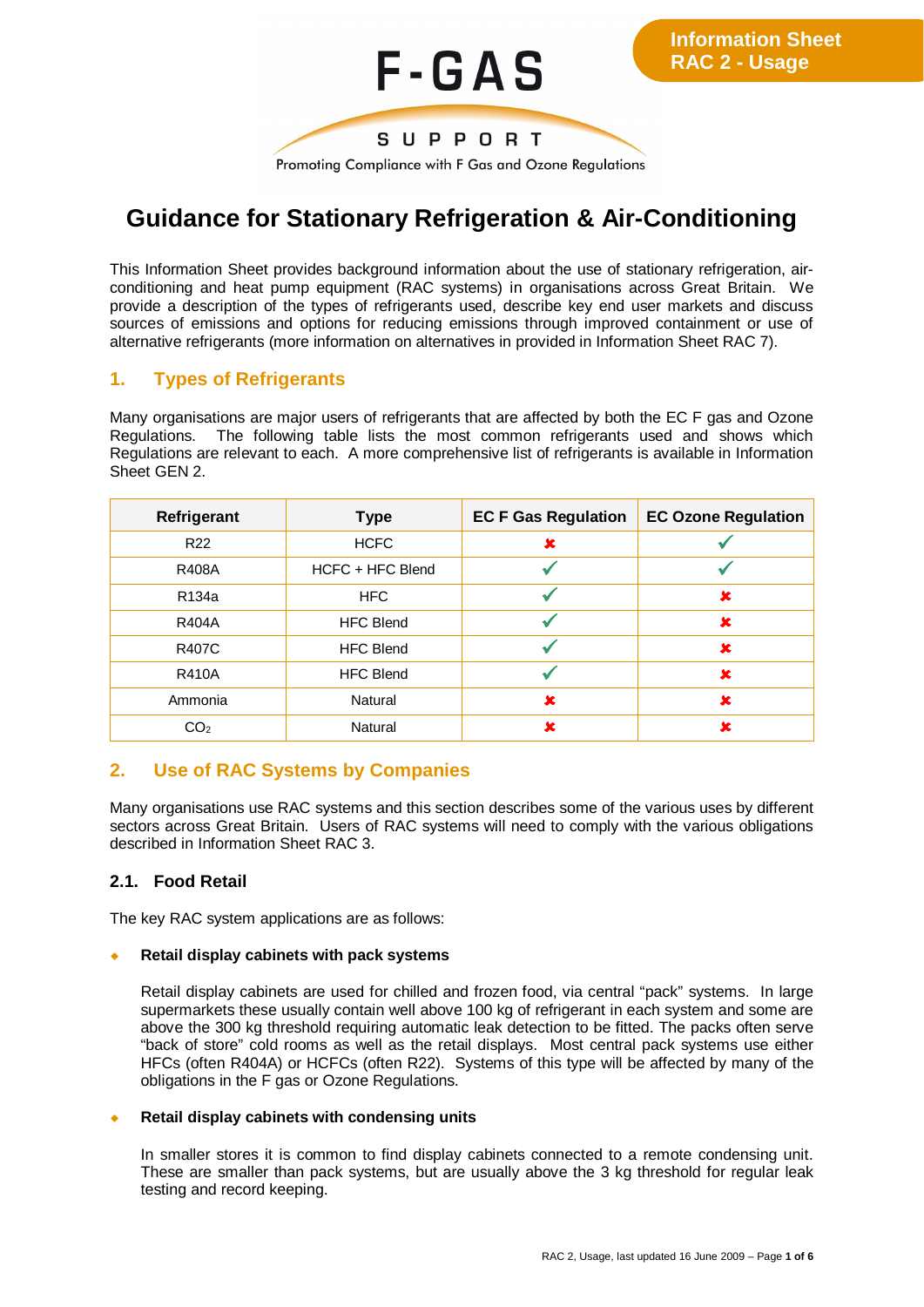#### ¡ **Integral retail display systems**

Retail cabinets are sometimes fitted with "integral" refrigeration, where the whole refrigeration system is built in to the cabinet (in the same way that a domestic refrigerator is configured). These are sometimes used alongside displays connected to a central pack e.g. for a branded product or a special display. Integral systems will usually be well below the 3 kg threshold, so are not subject to all the obligations. However, the rules on refrigerant recovery and use of qualified personnel still apply to small systems.

#### ¡ **Retail Store Air-conditioning systems**

Most retail stores also use air-conditioning systems in public areas of the store. Whilst these are usually much smaller than the central pack refrigeration systems they will often be well above the 3 kg threshold.

#### ¡ **Non-HFC systems**

A few companies have trialled central systems using either ammonia or hydrocarbon refrigerants, in conjunction with a secondary refrigerant. These systems are not in widespread use, but do not fall under the F gas or Ozone Regulations if no fluorinated gases (F gases) or Ozone Depleting Substances (ODS) are used. This also applies to recent installations using  $CO<sub>2</sub>$  as a refrigerant.

#### **Distribution depot refrigeration**

Regional distribution centres have large cold and chill stores. The use of ammonia is quite common in such installations and  $CO<sub>2</sub>$  is sometimes used. However, some depots use R22, which falls under the EC Ozone Regulations and some use HFC blends such as R404A, which falls under the EC F gas Regulation.

#### **2.2. Buildings**

#### **Office air-conditioning**

All private and public sector organisations need to consider their use of refrigerants in RAC systems in the office buildings they occupy when undertaking their overall F gas and ODS assessments. Many office air-conditioning systems use ODS refrigerants (such as R22) or F gas refrigerants (such as R410A and R407C). These may be in the form of small split systems or larger chilled water systems.

#### ¡ **Retail centres – air-conditioning systems**

Retail centres, such as shopping malls and outlet centres, will have air-conditioning such as small split systems and large, central systems - often using a chilled water secondary system (e.g. in centrally controlled parts of a shopping centre). Many systems use HFC refrigerants, and older ones might use HCFCs.

#### ¡ **Retail stores – air-conditioning systems**

Large, non-food retail stores also have air-conditioning systems similar to those of retail centres such as small split systems and large, central systems (e.g. in department stores). Small, nonfood retail stores, such as high street shops and smaller chains, may use some refrigeration and air conditioning in small systems. Many systems use HFC refrigerants, and older ones might use HCFCs.

### ¡ **Hospitals, health centres and nursing homes (multiple systems)**

Hospitals are important users of refrigeration and air-conditioning equipment, due to both their size and some of the functions they need to perform. Typical cooling applications in a hospital may include general air-conditioning (for staff offices and wards), specialist air-conditioning (for operating theatres or IT/communications rooms), equipment cooling (e.g. for X-ray machines), general refrigeration (for mortuary rooms and canteen catering) and specialist refrigeration (for vaccine and tissue stores and cryogenic applications). Smaller sites, like health centres and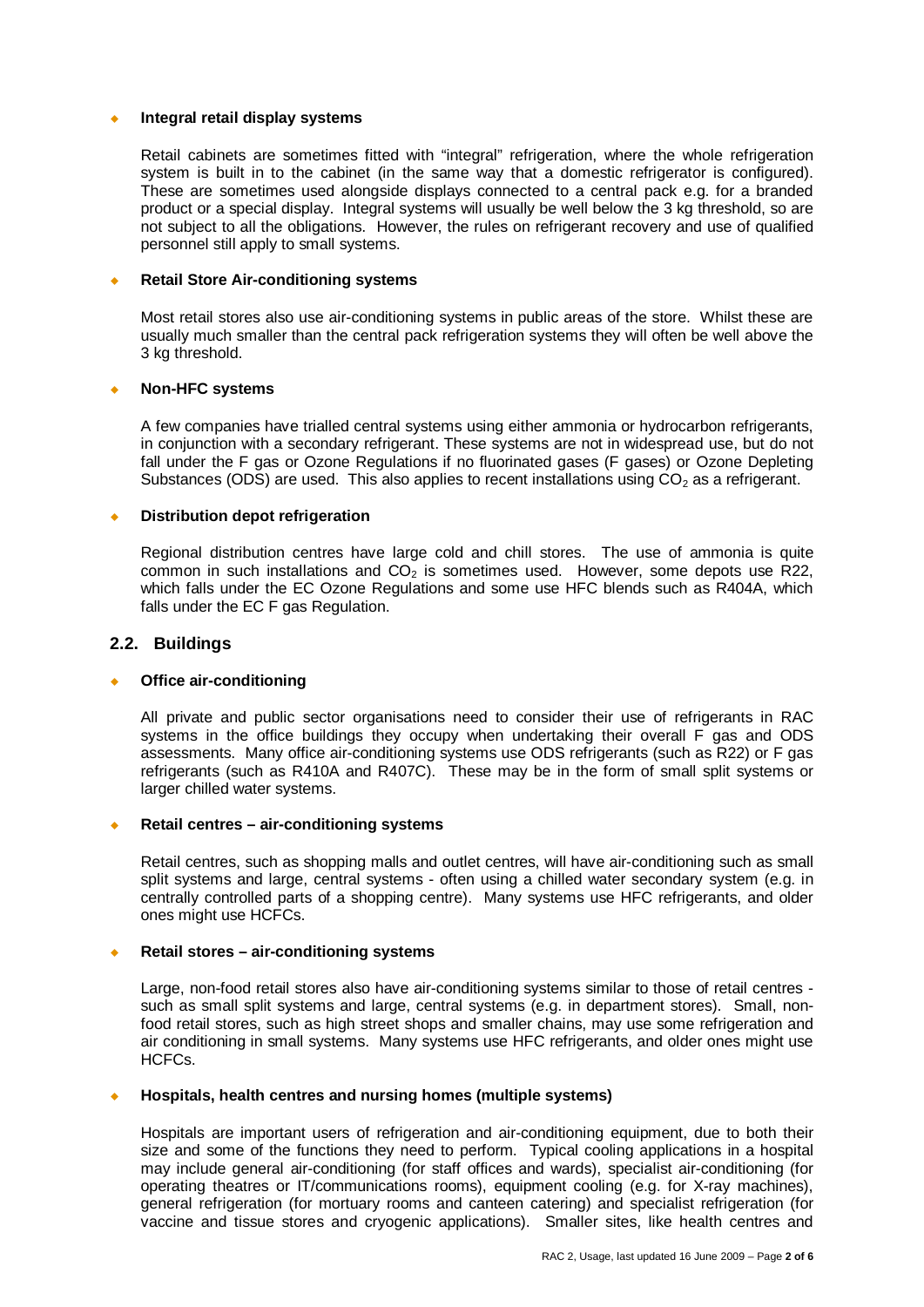nursing homes, may also have air conditioning. All these applications make widespread use of equipment that contains HFC or HCFC refrigerants which fall within the requirements of the EC F gas and Ozone Regulations.

#### School and University air-conditioning and refrigeration

There is relatively little use of F gases in most schools. However, there may be some airconditioning installed in larger modern schools and it is more likely to be found in universities, especially in large buildings. Also most schools and universities will have refrigeration systems for catering facilities and within universities there will be some specialist uses of refrigeration and air conditioning, particularly in laboratories, such as chilled rooms. Most systems use either HFCs or HCFCs.

#### **2.3. Manufacturing**

#### ¡ **Food and Drink**

Many food & drink manufacturing facilities rely heavily on refrigeration to cool and store products. Key sectors include meat, poultry and fish processing, chilled and frozen foods, confectionary, dairy, brewing and cold stores. A wide variety of equipment is used ranging from small cold rooms to very large freezing systems. HCFC 22 is still in common use and HFCs such as R134a and R404A are widely used. Some larger systems use ammonia.

#### ¡ **Chemical**

Some chemical processes are required to operate below ambient temperatures and others are exothermic and require heat removal. Gas liquefaction, vapour condensation and maintenance of reaction temperatures are all important examples of the requirement to avoid excessive temperatures via refrigeration systems. This industry sector possesses some very complex refrigeration systems employing a variety of refrigerants including both HCFC and HFCs.

#### ¡ **Electronics**

In the production of electronic components the maintaining very specific temperature and humidity conditions are crucial. The maintenance of optimum manufacturing environments relies on the use of large air-conditioning systems.

#### ¡ **Engineering**

Refrigeration is used in various engineering applications, such as mould cooling. It may also be required for machine cooling (e.g. hydraulic power packs). Generally, it is used where the process temperature required would be lower than that capable of being achieved by the use of cooling water or air-blast cooling.

# **3. Sources of F Gas and ODS Emissions**

There are four main sources of F gas or ODS emissions from RAC systems:

- 1) **Gradual leakage during normal operation.** There are many potential leak locations, especially on larger systems that have numerous joints, valves and compressors. If leakage is slow it can go unnoticed for long periods and result in direct emissions of F gases or ODS and poor refrigeration plant performance which often leads to wasted energy.
- 2) **Catastrophic leakage during normal operation**. It is not uncommon for a major failure to occur and for a system to lose all refrigerant in a short time period, e.g. a refrigerant pipe burst. On a large system this can lead to a significant loss of refrigerant.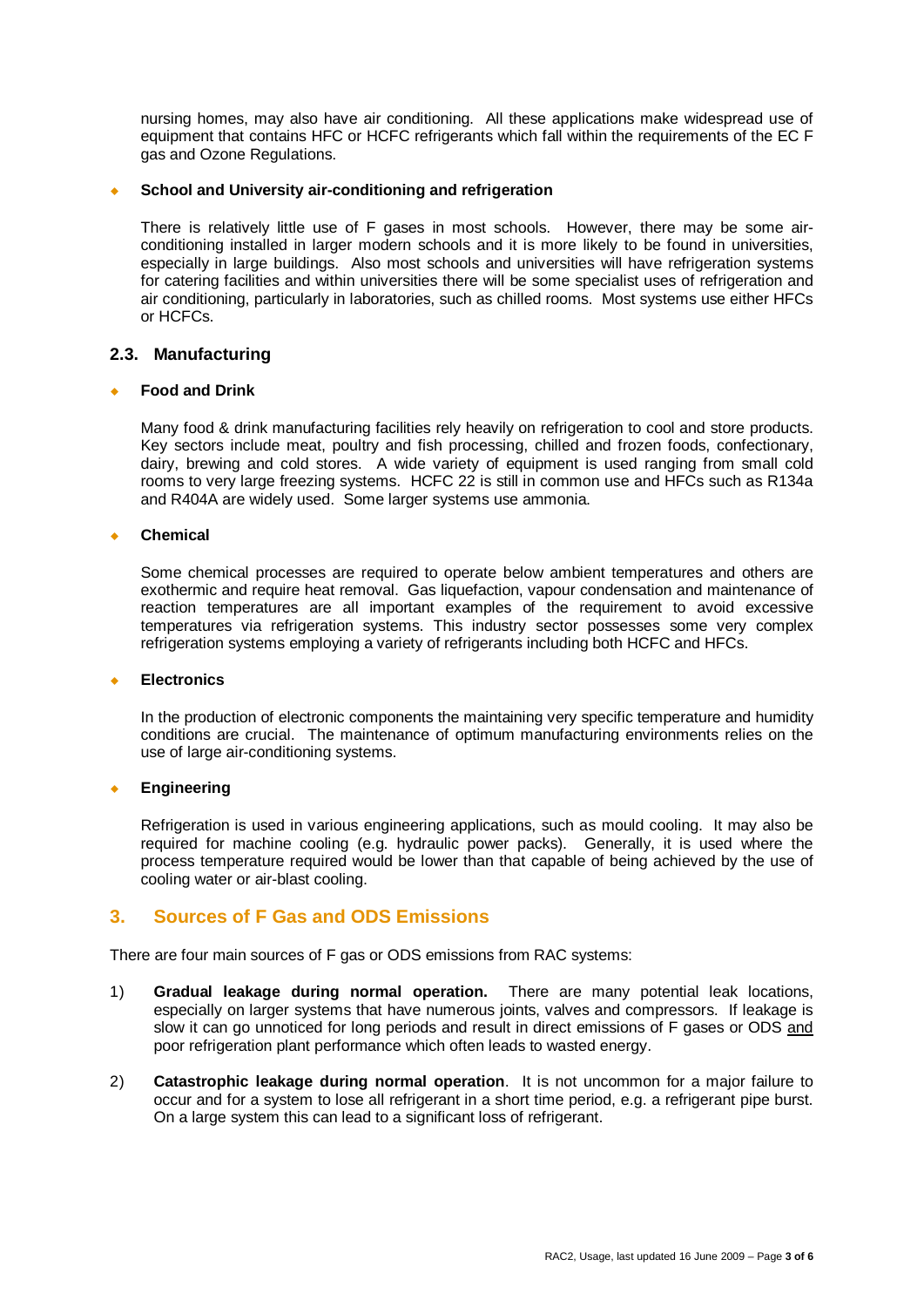- 3) **Emission during plant maintenance**. If a refrigeration plant component needs to be replaced during maintenance it may be necessary to remove some or all of the refrigerant from the system. Some years ago refrigerant was simply vented to the atmosphere. This is now illegal. To avoid refrigerant loss during maintenance it is vital that personnel have suitable recovery equipment and are properly trained in accordance with the requirements set out in the relevant Regulations.
- 4) **Emissions at end of plant life**. It is vital to properly recover refrigerant from older plants during decommissioning, using recovery equipment and appropriately trained personnel.

# **4. Options for Reducing F Gas and ODS Emissions**

Complying with the EC F gas and Ozone Regulations will help reduce greenhouse gas emissions. Refrigerant leakage is costly in both financial and environmental terms – it makes sense to address the leakage problem. To achieve the lowest possible loss of refrigerant an organisation should consider taking the following steps:

### **4.1. Only purchase plant that is "leak tight"**

There is a lot that can be done at the design stage to minimise leakage. The key is to design the pipework carefully (to avoid stress related failures) and to use connections that remain leak free in all modes of operation. This approach does require attention to detail and may involve a small amount of extra capital cost. However, the extra investment will pay-off if the plant remains free of leaks. Designing the plant to hold the minimum quantity of refrigerant reduces the loss in the case of a catastrophic leak. Ensure that personnel are appropriately qualified to install equipment – minimum qualifications apply for both installation, servicing and maintenance of F gas containing equipment, see RAC 5 for details.

### **4.2. Ensure regular leak checks and take action to repair leaks**

Both the F gas and Ozone Regulations set down minimum requirements on leak testing that are a key obligation. Make sure that leaks are repaired promptly and properly by appropriately certificated personnel. See Information Sheet RAC 3 for details on frequency of leak testing.

### **4.3. Address the "rogue" plants**

It is quite common to find that the 80/20 rule applies – i.e. that 80% of annual leakage comes from only 20% of the refrigeration systems. It is therefore advisable to identify your rogue plants and spend more effort on them to ensure that problem components are replaced and that leaks are reduced. It is suggested that you increase the leak test frequency on these plants until the problems are solved.

### **4.4. Ensure you maintain complete records**

Data, such as rate of leakage and the cause of previous leaks, makes management of leakage problems easier and more effective. For advice on keeping records see Information Sheet RAC 7.

# **5. Dealing with Phase Out of R22**

If you are using R22 or another HCFC refrigerant (see Information Sheet GEN 2 for more information of refrigerant fluids) then you need to consider a plan for phase out in addition to ensuring low levels of leakage from existing plants. The phase out of HCFCs for refrigeration applications will occur in two steps:

**Virgin HCFC phase out:** After 31<sup>st</sup> December 2009 you cannot use virgin HCFCs for plant maintenance (even if you bought the fluid before this date). You will be allowed to use recycled HCFCs, but there is no guarantee that supplies will be available at a reasonable price.

**Recycled HCFC phase out:** After 31<sup>st</sup> December 2014 you cannot use recycled HCFCs for plant maintenance.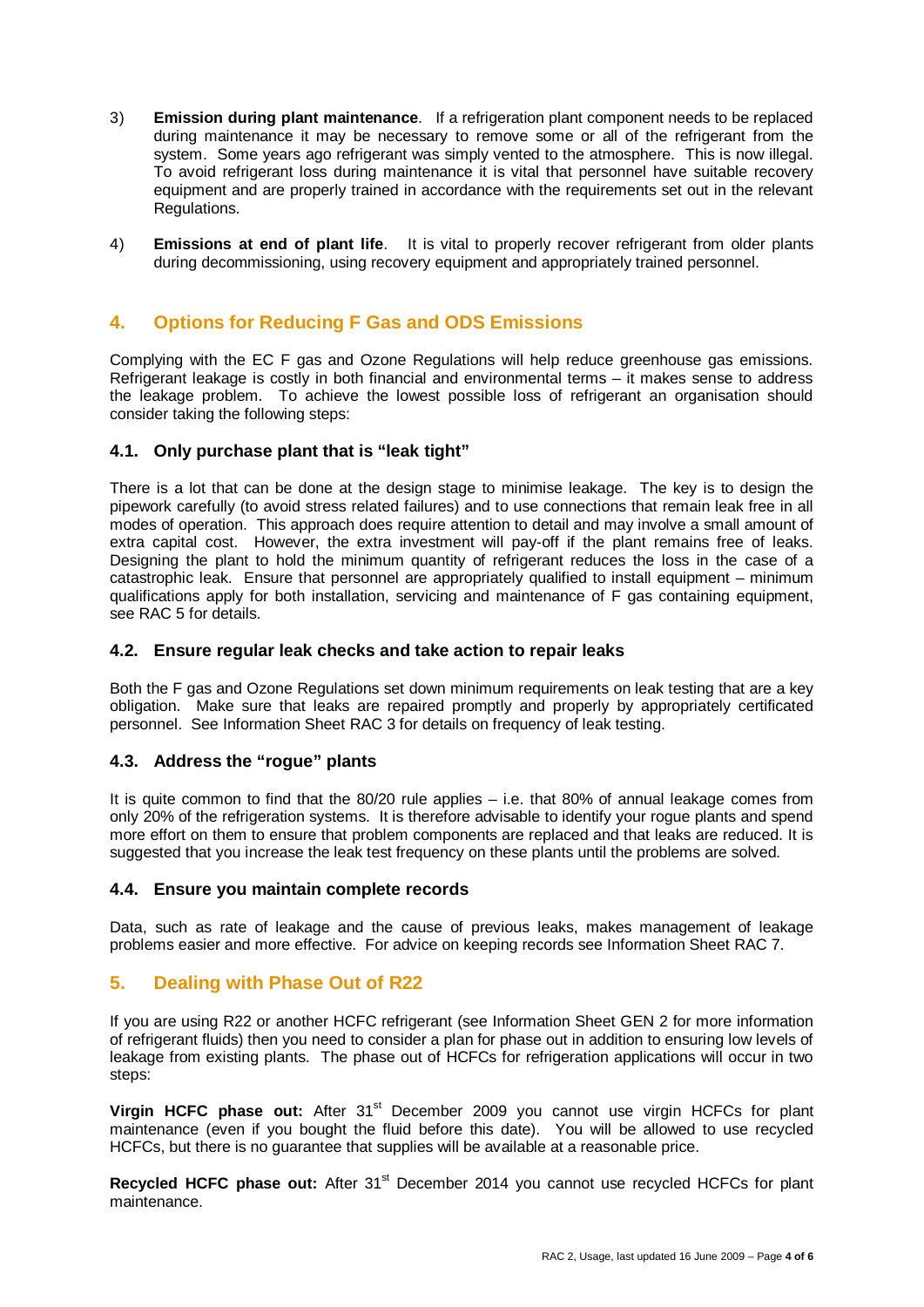The best phase-out option depends on the age and efficiency of existing equipment. If your plant is old, unreliable or inefficient it is best to consider plant replacement. If the plant still has some years of useful life then it may be possible to retrofill with a "drop-in" replacement refrigerant. Your 3 main options are to:

- 1) **Replace the whole plant with a new system.** This is the most expensive option, but enables you to minimise leakage and maximise energy efficiency.
- 2) **Change the refrigerant to a suitable alternative.** This is much cheaper than a new plant, but you will still have to make additional investment to ensure leakage is minimised and reliability and efficiency maximised.
- 3) **Delay a decision until nearer the 2014 final phase-out date.** This is initially the easiest option, but it is only delaying the decision and it is a high risk strategy, as recycled R22 might be in short supply.

# **6. Alternative Refrigerants for RAC Systems**

The ideal way of reducing F gas or ODS emissions to zero is to use an alternative refrigerant, such as CO<sub>2</sub>, ammonia or hydrocarbons. These three refrigerant types have all been used in RAC Systems. However, before you invest you must take care that your alternative design is cost effective and has the lowest "overall carbon footprint". Refrigeration plants give rise to two main types of greenhouse gas emissions:

**Firstly:** Direct emissions of refrigerants such as F gases through leakage.

**Secondly:** "Indirect" emissions of CO<sub>2</sub> from the power station supplying the plant with electricity.

For most refrigeration plants it is the energy related  $CO<sub>2</sub>$  emission that is the dominant part of the overall carbon footprint. Hence, it is essential that a system with an alternative refrigerant is equal to or better than an HFC system in terms of energy efficiency. A brief summary of the advantages and disadvantages of each refrigerant type is shown below.

| Refrigerant     | <b>Advantages</b>                                                                                | <b>Disadvantages</b>                                                                                                                                                                     |
|-----------------|--------------------------------------------------------------------------------------------------|------------------------------------------------------------------------------------------------------------------------------------------------------------------------------------------|
| HFC             | Widely used<br>Non-toxic and non-<br>flammable                                                   | High GWP (Global Warming Potential).<br>Equipment containing HFCs has historically had high levels of<br>leakage; however this is not an intrinsic characteristic of the<br>refrigerant. |
| Ammonia         | Zero GWP                                                                                         | Highly toxic and flammable.<br>Must be used with secondary refrigerant, which can lead to<br>poor efficiency.                                                                            |
| CO <sub>2</sub> | Zero GWP (net)<br>Good potential for heat<br>recovery<br>Good potential for energy<br>efficiency | Operates at very high pressure.<br>Little practical experience in service companies.<br>Additional costs associated with energy efficiency optimisation.                                 |
| Hydrocarbon     | Low GWP                                                                                          | Highly flammable.<br>Must be used with secondary refrigerant, which can lead to<br>poor efficiency.                                                                                      |

The brief section here on alternatives is supplemented by Information Sheet RAC 7 which provides a fuller discussion about the subject of alternatives.